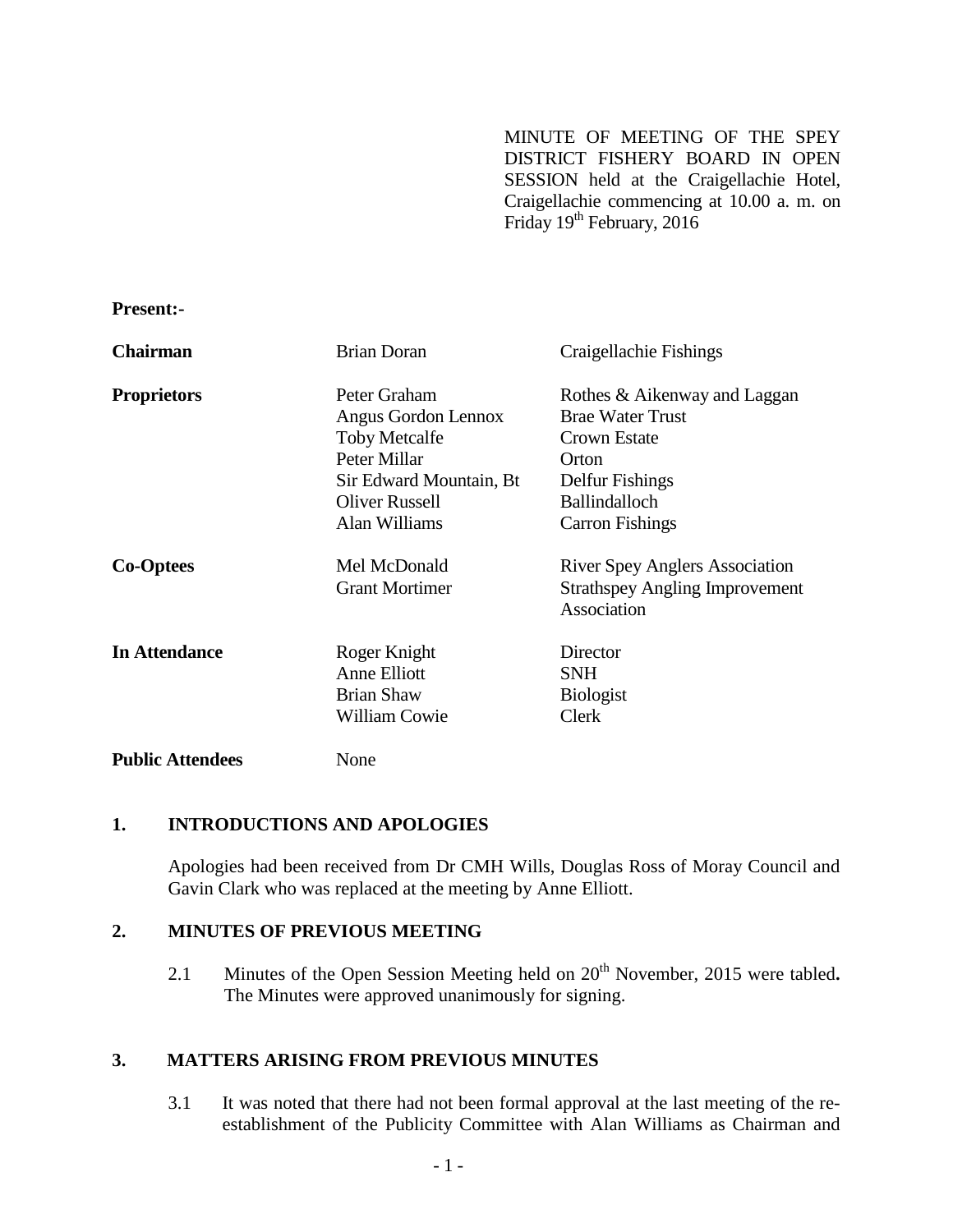this was proposed and accepted by all. Alan Williams was then invited to address the meeting.

He noted that there had been a considerable number of matters actioned since the last Board Meeting but there was a clear need for close monitoring of output so that the message from the Board was unified.

It was recognised that there would be an upcoming publicity issue in the redesignation of the Spey Dam as a barrier to fish and it was incumbent on the Board to raise the profile of this issue and to be clear on the implementation of the Water Framework Directive.

In addition, as far as Fisheries Development was concerned, Alan Williams had met with Mark Cockburn of Fish Spey/Fishpal with the object of encouraging dialogue to promote closer working. Following the meeting, he was hopeful that this would be fruitful and he reported a good initial meeting.

The promotion of fishing had also been discussed by the Spey Fishing Trust and a number of positive spin-offs had arisen, including the possibility of whisky tasting for a Swedish party coming to fish in April.

He then invited questions:-

- Q: Angus Gordon Lennox enquired regarding the press coverage of the Opening Day. There had been some concern that the press coverage featured "spinners" and that in doing so it may discourage anglers who do not agree with spinning. His proposal to consider another venue was however not supported by other Board Members as the Opening Day had generated good publicity for the Board overall and had been supported by Aberlour Distillery. It was felt not to be a serious issue to warrant a change of venue.
- Q: Brian Shaw enquired whether the Board should pursue a link between the Whisky Festival and fishing and this was agreed.

Sir Edward Mountain suggested that social media may be a way forward.

# **4. DIRECTOR'S REPORT**

The Director's Report was as appended to the Minute, but the following additional points arose, using the numbering in the report:-

4.1 2015 Annual Report

The Director took Board Members through the principal parts of the Annual Report covering:-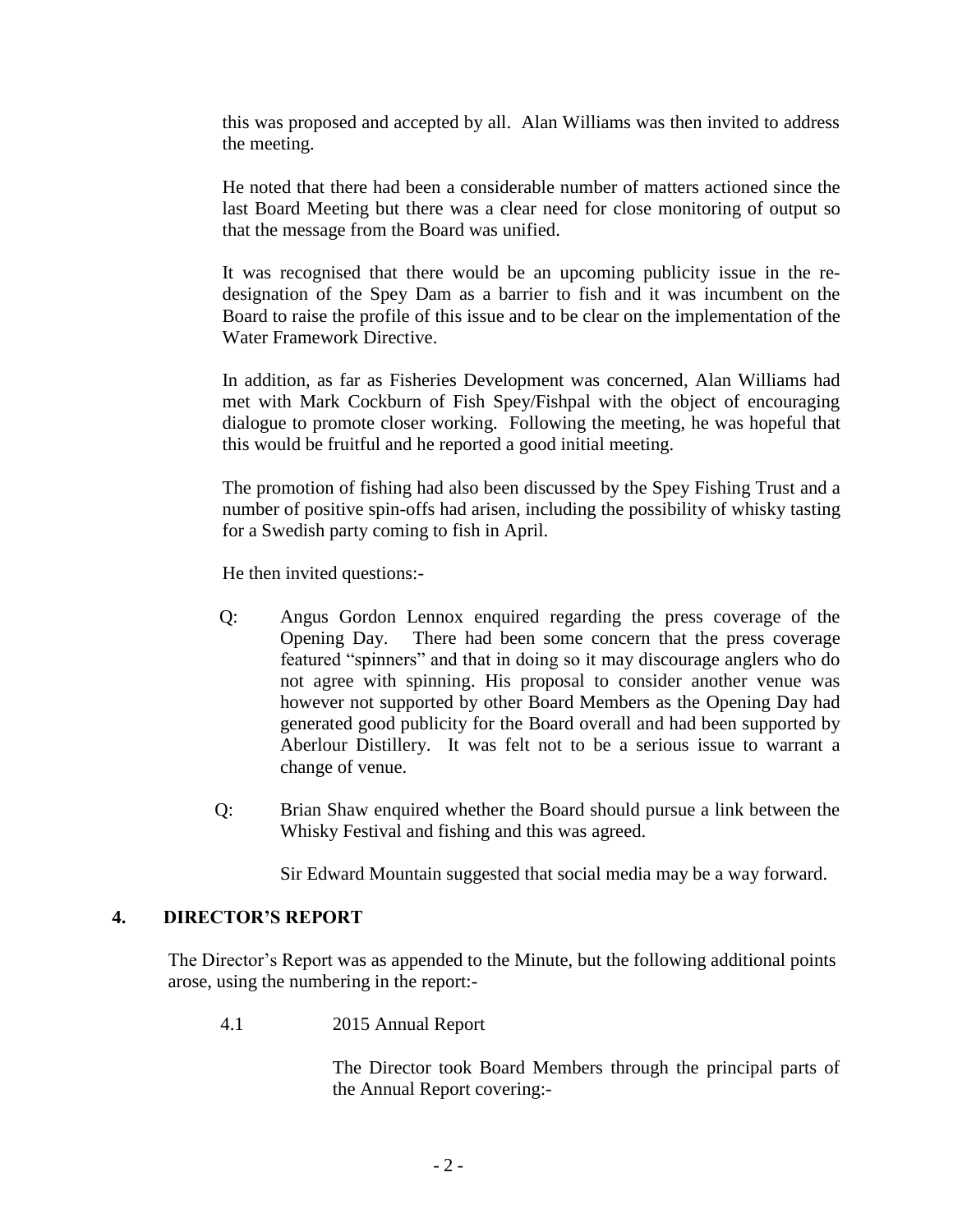- Water abstraction.
- Catch figures.
- Habitat management and Spey Catchment Initiative.
- Stocking.
- Additional Reports.

He recommended the Report to all Board Members and Proprietors and invited comments.

There were no comments and the Chairman applauded the Annual Report as an excellent piece of work.

4.8 Wild Fisheries Reform

It was noted that the draft provisions for the Wild Fisheries (Scotland) Bill had been issued and copies had been circulated to Board Members. This showed a clear change in emphasis from Andrew Thin's Report 16 months earlier and there were a number of issues arising, including the definition of "person" and the suggestion of a "Management and Development Levy" which was the latest guise of an attempt to introduce some form of Rod Licence, although this was far from finalised.

The Chair invited comments on the draft provisions.

1. The need for the use of Public Meetings as part of the process of considering our response to the Government consultation was discussed, given that on the last occasion there had been little input from the 3 Public Meetings held. Alan Williams suggested that there should simply be one Public Meeting after the draft response had been formulated. Angus Gordon Lennox agreed, but felt it was vital to involve the public and to give them an opportunity to raise issues, so that when the final Bill was produced they would be included.

All Board Members agreed to one Public Meeting after the draft was formulated and after discussion, it was suggested that this should be without a Government representative in attendance. The venue would be determined but it would possibly be held at the Aberlour Flemming Hall.

2. Angus Gordon Lennox enquired whether there had been a definition given of "Angling for All" and in response, the answer was, "No"; it was more of a vague aspirational term. The history was that, when the Scottish Government had first discussed Wild Fisheries Reform,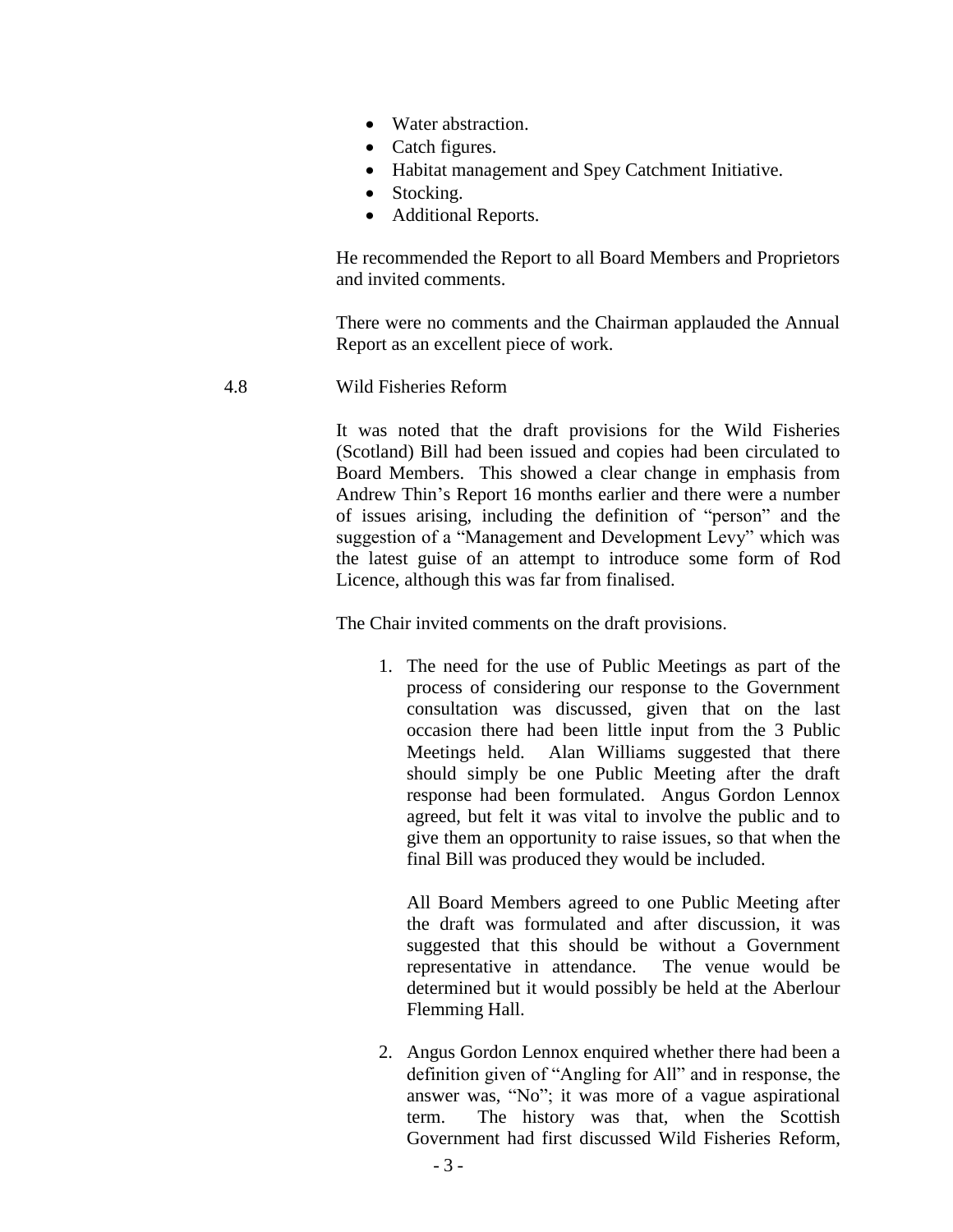one of the driving forces was to improve access to fishing, but as the process had evolved it had focussed increasingly on encouraging more participants to be involved in angling.

Sir Edward Mountain cautioned the Board that the draft Bill circulated at consultation rarely looked the same following the stage 2 process in Parliament and it was vital that the Board kept a close eye on matters to ensure that the reasonableness of the current draft remained. The Board should ensure that amendments were included as early as possible and this was supported by Peter Graham, who had formed the impression that the Scottish Government were actively seeking the help of the current River Boards to flesh out the draft as they were in a process that they did not fully understand themselves. This meant that the Boards were in a strong position to influence the drafting process.

The Director noted that in discussions with Government officials, the process of consulting on "draft provisions" was an unusual step and added an additional stage to the process. His clear feeling was that they were keen to develop a draft Bill which would be acceptable to Boards, Trusts and the angling public, thereby overcoming the likelihood of amendments being tabled later.

Alan Williams also noted that the Tweed would be dealt with separately. Therefore the Spey would be very much in the lead of the Boards feeding information back to Scottish Government and it was important to take that lead.

#### 4.9 Association of Salmon Fishery Boards

The Director reported the position as listed in the Director's Report and invited questions:-

Sir Edward Mountain asked what the current subscription to the ASFB was and in reply, the Director reported it was currently approximately £8,000, having been reduced from a previous subscription of £12,000.

Sir Edward Mountain felt that with the secondment to the Scottish Parliament, the cost of the ASFB should be reduced and there were also considerable reserves built up which could also be utilised. In his view, the subscription could be reduced further. This was noted by all Board Members, but the Chairman reminded them that they had resolved to stay with the ASFB through the Wild Fisheries Reform process. It was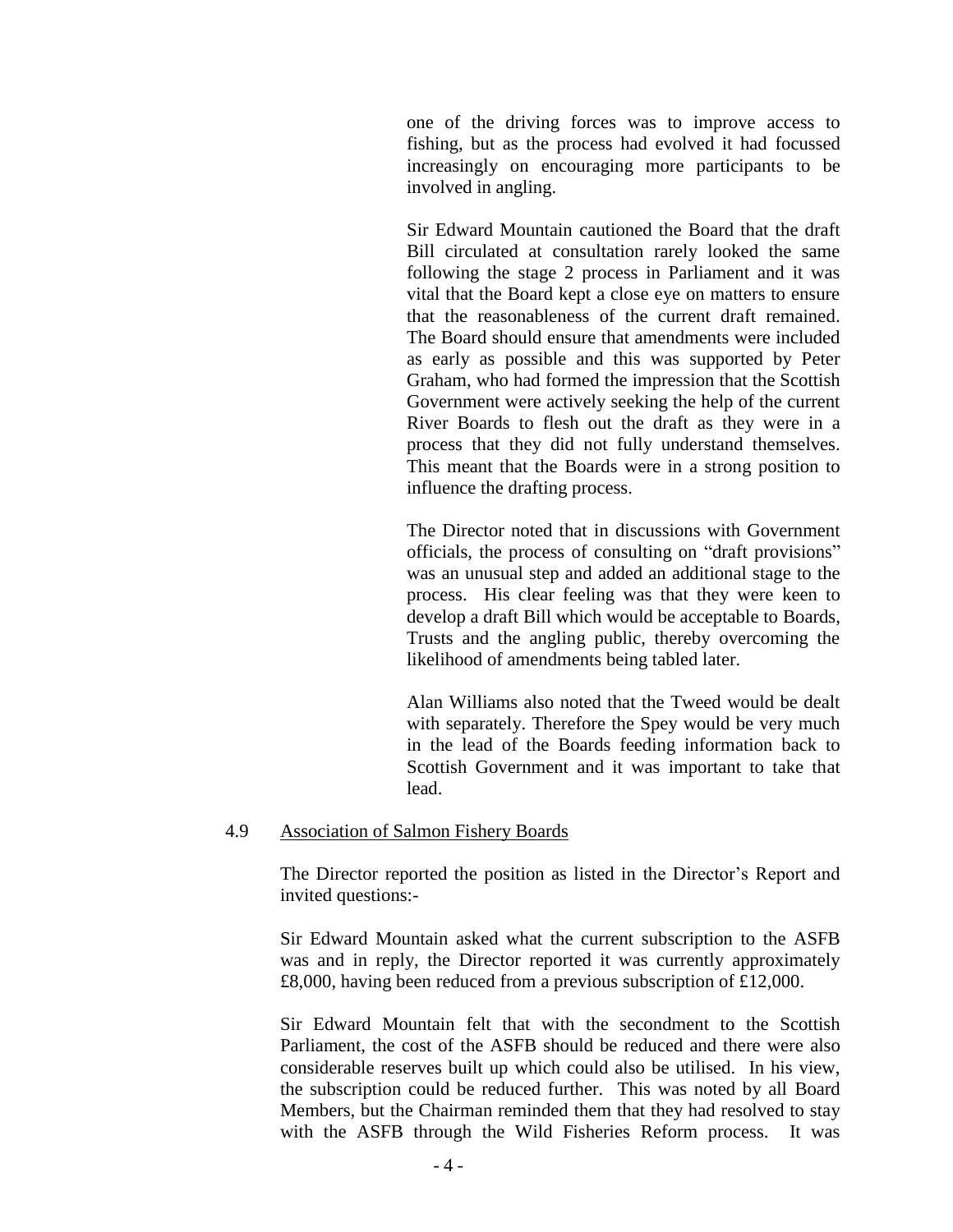however resolved to maintain the subscriptions paid to the ASFB under review.

## 4.10 Water Abstraction

This was as reported in the Director's Report although Brian Shaw noted that he had attended a meeting on the  $1<sup>st</sup>$  February with Jodie Innes and Tom Uppingham of Rio Tinto Alcan and although they had not been fully up to speed with requirements under the CAR Licence, they would be attending a joint meeting with SEPA and the Spey Fishery Board in April.

Toby Metcalfe requested that the Board have a clear target programme so that progress could be measured against specific timelines. He felt this document should be produced by SEPA and even if it was not adhered to, it would be something to hold SEPA to account.

This was supported by Board Members.

Oliver Russell enquired whether it was known when the RTA Highland Review would be completed and the Chairman reported that he had no detail as yet, but he felt there was likely to be movement soon.

4.11 SSE

Board Members recognised SEPA's responsibility to ensure that they addressed the re-watering issue, that they are the Regulator and must be pressured to act as such.

4.12 Predator Control

As reported in the Director's Report.

### 4.3 Seals

The Director was to challenge the number of seals permitted under the seal licence. The whole process had become very frustrating.

4.14 Ranunculus

This was as reported in the Director's Report.

4.15 Spey Catchment Initiative

This was as reported in the Director's Report.

### **5. Spey Foundation**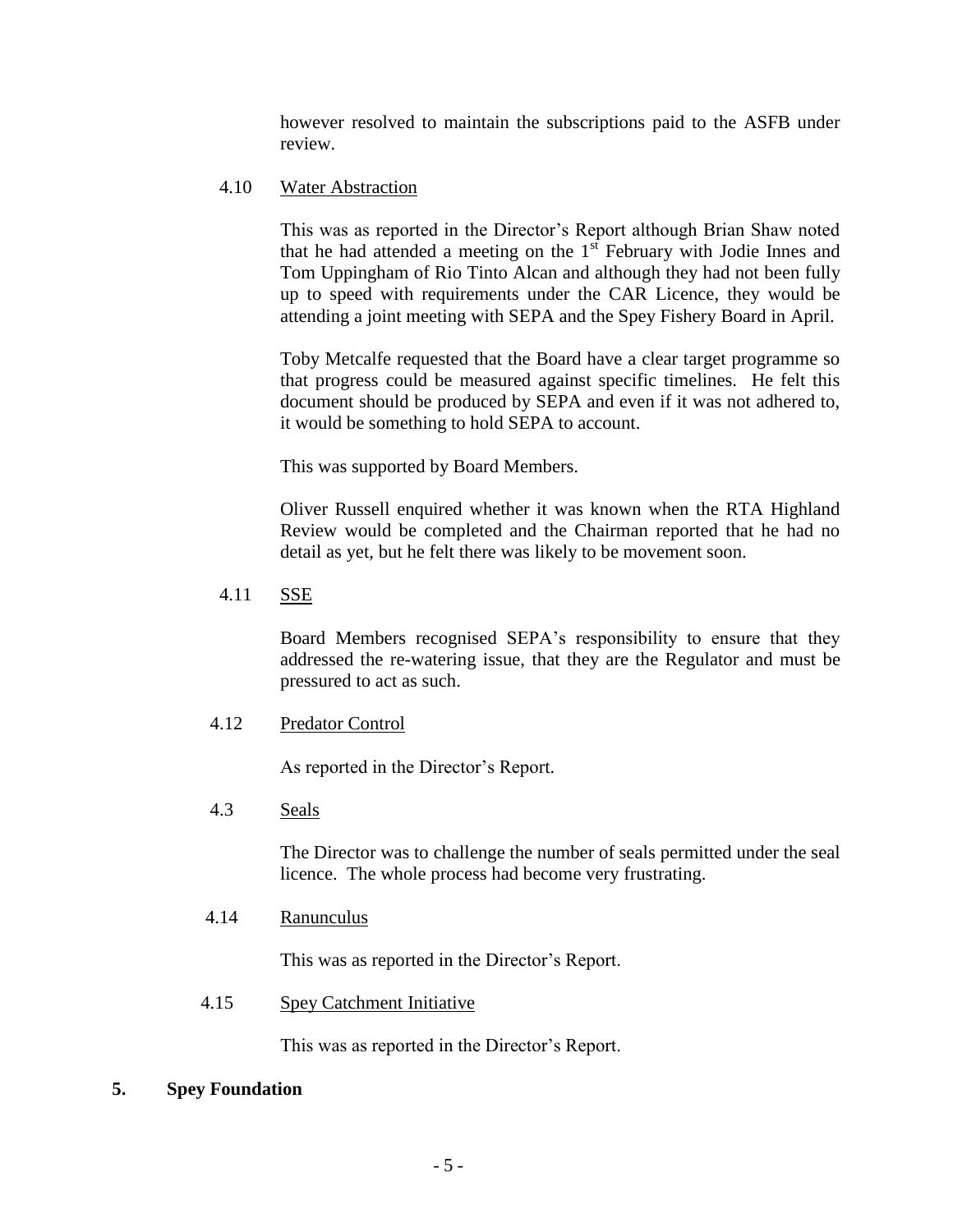Peter Graham reported the latest developments in the Foundation and noted the following:-

5.1 Committee Constitution

Peter Graham reported that there were currently 7 Committee Members serving as Directors: 2 appointed by the Board; 2 co-opted by the Board, and 3 appointed on Tri-annual rotation by the Foundation. This meant that only 1 retired by rotation at any time and the Committee had resolved to look at this in more detail.

5.2 Biologist Reports

An extensive Biologist's Report had been completed and was presented to the Foundation Committee.

5.3 Conservation limits

It was noted that we would have to accept the current rules for this year, but Brian Shaw would be part of the Working Group looking at improving the methodology for calculating them in the future.

5.4 Spey Fishery Action plan

It was noted that Alistair Stephen, as Fisheries Biologist for SSE, presented details to Committee Members of the listening array within the Cromarty Firth which would monitor smolt movements. These could form the basis for gathering important information in the future.

5.5 Work programme

This was looked at in detail by the Committee and included Invasive Non-Native Species.

5.6 Peter Graham invited Brian Shaw to discuss the current situation regarding Conservation Limits and Brian reported that these were about to be implemented. There were some small changes, such as the removal of loch areas from the calculations, and all rivers now had to prepare a Conservation Plan, rather than only those in Categories 2 and 3, as originally proposed. There was no standard format yet approved for these, but they would be discussed at the RAFTS members' meeting to follow shortly.

At present only 20 rivers had been marked as Category 1 rivers. He noted that one particular issue to be focussed on was wetted areas, where there was a discrepancy between the Board's own data and the Government data. The general assumptions and modelling would also need to be closely scrutinised.